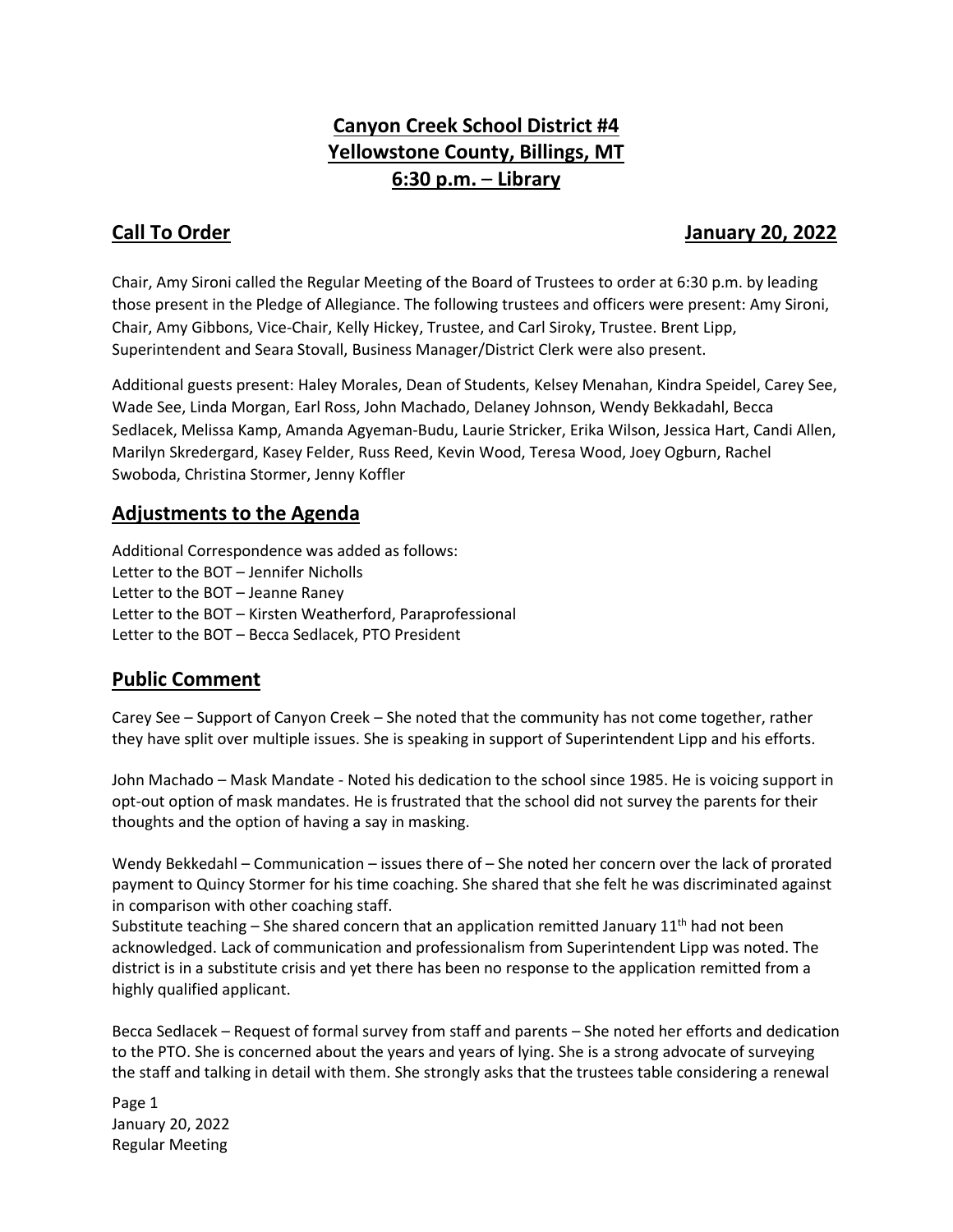of Superintendent Lipp's contract until they have a pulse on staff and parent feedback. She noted that what Superintendent Lipp tells the trustees when a staff member resigns, is not the truth. The trustees need to be talking to staff to get a true understanding and pulse of what is happening and why staff members continue to leave.

# **Consent Agenda**

*Amy Gibbons moved to approve the Consent Agenda as presented. Kelly Hickey seconded the motion. The motion passed unanimously.* 

## **Correspondence**

- 1. Letter of Resignation Mike Brakke, Custodian *Amy Gibbons moved to accept the Letter of Resignation for Mike Brakke as presented. Carl Siroky seconded the motion. The motion passed unanimously.*
- 1. Letter of Resignation James Wiesner, Trustee The board recognized James for his efforts. Chair, Amy Sironi noted with the resignation, there is an additional open Board of Trustee's seat. *Carl Siroky moved to accept the Letter of Resignation for James Wiesner as presented. Kelly Hickey seconded the motion. The motion passed unanimously.*
- *2.* Letter of Resignation Seara Stovall, Business Manager The board recognized Ms. Stovall for her efforts and thanked her for the education that she shared with the trustees. *Carl Siroky moved to accept the Letter of Resignation for Seara Stovall as presented. Amy Gibbons seconded the motion. The motion passed unanimously.*
- 3. Letter to the Trustees Canyon Creek Team Member *(Information)*
- 4. Letter to the Trustees Concerned Member of the Canyon Creek Team *(Information)*
- 5. Letter to the Trustees Anonymous Teacher at Canyon Creek School *(Information)*
- 6. Letter to the BOT Jennifer Nicholls *(Information)*
- 7. Letter to the BOT Jeanne Raney *(Information)*
- 8. Letter to the BOT Kirsten Weatherford, Paraprofessional *(Information)*
- 9. Letter to the BOT Becca Sedlacek, PTO President *(Information)*
- 10. RiverStone Health School Nurse Report (*Information)* Superintendent Lipp shared Nurse Rock's monthly report.

### **Administrative Report**

- Superintendent's Report -
	- 1. Athletics Superintendent Lipp shared that Boys Basketball is wrapping up with their season-end tournament. Girls Volleyball will begin next week, January 27th, with enough participants for four teams.

Missoula Children's Theater will be starting next week. Johnny Appleseed is the play being presented.

- 2. Positions in the District Superintendent Lipp shared that there is one custodial position open, a CBEE Cooperative Paraprofessional and a Business Manager position.
- 3. PowerSchool Training in February Superintendent Lipp shared that he approved Mrs.

Page 2 January 20, 2022 Regular Meeting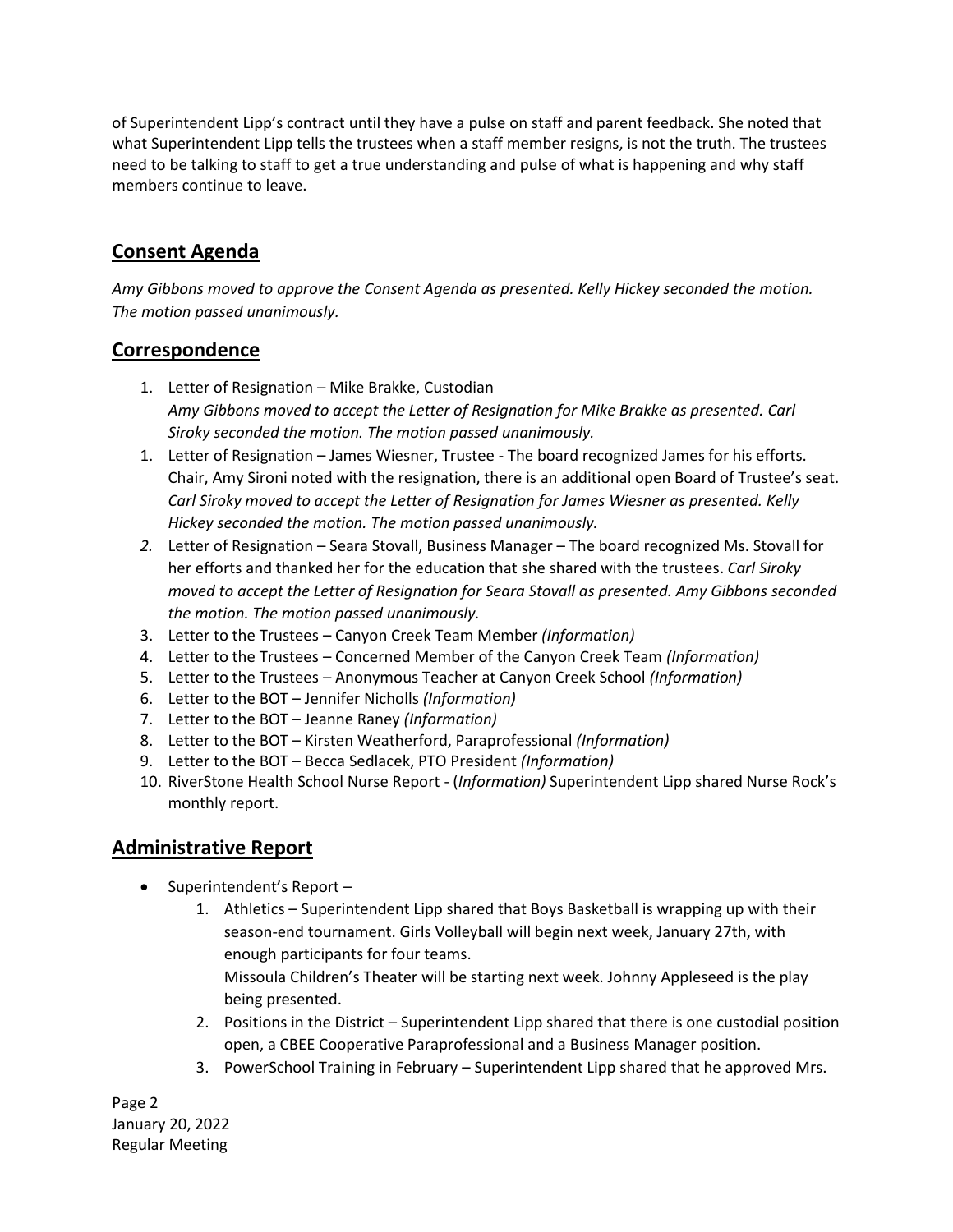Roberts and Mrs. Morales attendance at PowerSchool training in Florida. The training is scheduled for February  $7<sup>th</sup> - 11<sup>th</sup>$ .

- 4. I Love to Read Month Superintendent Lipp shared that the I Love to Read Month program is back on track and the students will be participating in the month of February. This will work in conjunction with the PTO and kitchen staff.
- 5. Evaluations Superintendent Lipp shared that he has been working to complete the first round evaluations prior to the January  $25<sup>th</sup>$  deadline. The evaluations are completed.
- 6. Science Superintendent Lipp shared that he has started the vetting process for a new Science curriculum. He has sent samples to the teachers for their input. He is hoping to have a recommendation for the board by the end of February.
- 7. ARP FCC Emergency Connectivity Program Fund Superintendent Lipp noted the computers have been ordered.
- Dean of Student's Report
	- 1. Discipline Mrs. Morales gave a summary of the disciplinary issues that have been addressed since the last board meeting. November - December numbers were busy with disciplinary needs. Defiance and disrespect continue to be the highest categories of referrals. Discipline issues are regularly occurring in the classroom, cafeteria and bus. Junior High has the most write-ups.
	- 2. NWEA Testing Mrs. Morales shared that we have started NWEA testing, with the 5<sup>th</sup>-8<sup>th</sup> grade this week and K-4<sup>th</sup> grade next week. She noted the students have been great about the testing requirements.
	- 3. Letter to the BOT She noted she is very upset about what has been occurring within our school community. She noted there has been a lack of kindness and keeping students as a priority. She is hopeful for appreciation and support from the school community.

#### **New Business**

- A. Election Ms. Stovall shared that there are two trustee positions for a three-year term that will be up for election on May 3<sup>rd</sup>. Interested Trustee candidates must file for election. A Declaration of Intent and Oath of Candidacy must be filed with the district clerk. No candidate may appear on the ballot unless the candidate meets the deadline for filing of December 9, 2021 – March 24, 2022. All candidates must be registered to vote at the time the Oath is filed. Discussion was held and required documentation was provided.
- B. Mid-year Budget Summary Ms. Stovall presented a mid-year summary of the budget status. In preparation for the election season, there was discussion on historical permissive levy amounts, mills per fund impacts and FY23 projected enrollment.
- C. Trustee Resolution Calling for an Election Ms. Stovall shared that beyond filing, the first major required item for 2022 is the Tuesday, February 22<sup>nd</sup> deadline for trustees to call an election. Discussion was held.

*Amy Gibbons made a motion to accept the Trustee Resolution Calling for an Election as* 

Page 3 January 20, 2022 Regular Meeting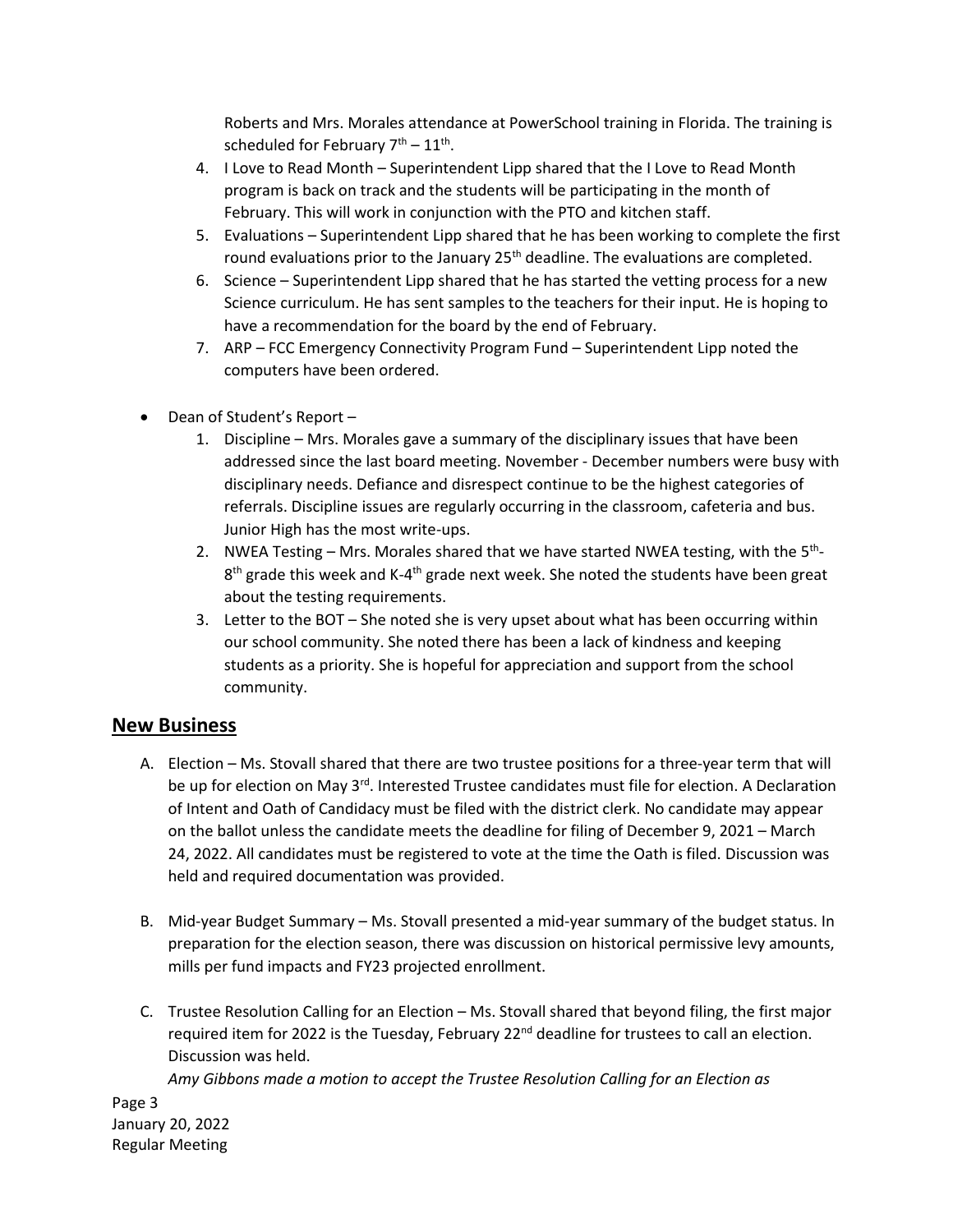*presented. Kelly Hickey seconded the motion. The motion passed unanimously.*

D. Policy 1905 Student, Staff and Community Health & Safety - Review – Discussion was held. Superintendent Lipp reviewed the Yellowstone County Schools Weekly Report, week reviewed 1-9-22 – 1-15-22. There are four indicators that were reviewed in detail; 1 – Capacity of Healthcare and Public Health, 2 – Weekly Case Mix: Increase in new cases in children under 19, 3 – Weekly average daily case count per 100,000, 4 – Weekly Yellowstone County test positivity rate.

Superintendent Lipp shared that there is significant increases in both the school and the community. Parents have been great about keeping the District informed on each situation. With diligent masking, sanitizing and preventative measures, the District has avoided any major outbreaks.

At the County level, it looks as if we are still seeing a large number of Covid cases. The data from the unified health command is still in the red, so it is Superintendent Lipp's recommendation to continue with the school safety, masking and precautions for the next month. No change will be made due to the data from the unified health command still being in the red.

Carl shared that he is very disappointed with the data provided by Mr. Felton's office. He feels at this time we should continue with the mask mandate and reassess next month.

Covid positive cases of students reported from parents is currently at 10 and 2 staff members. Mr. Machado asked why if the district has a mask mandate, why are we still allowing athletics, when the masking is not being adhered to during those activities.

Kelly Hickey agreed that we need to ride this current high wave out and reassess next month. Amy Gibbons shared that she feels we should consider revising the mask requirement for afterschool activities. Carl and Kelly supported revising the after school hours activities to not include mask mandates.

Mrs. Bekkadahl shared that the liability is stronger if a written policy requires masking and the policy is not adhered to at all times, including after-school activities.

*Carl Siroky made a motion to maintain Policy 1905 as currently in effect. Kelly Hickey seconded the motion. The motion passed with a split vote. Carl Siroky, Kelly Hickey and Amy Sironi voted in favor and Amy Gibbons voted against.*

#### **Agenda Items for the Next Regular Meeting – February 10th**

- A. Covid / School Health Update
- B. Policy 1905 Student, Staff and Community Health & Safety Review
- C. FY21 Audit Summary
- D. Enrollment/ANB Update
- E. FY23 School Calendar

\*Superintendent Lipp strongly noted that he felt all the picking at the board and himself was harassment and he is tired of it. He noted there is a policy to follow if there is a request to add an item to the board meeting agenda. People need to start following policy.

Page 4 January 20, 2022 Regular Meeting